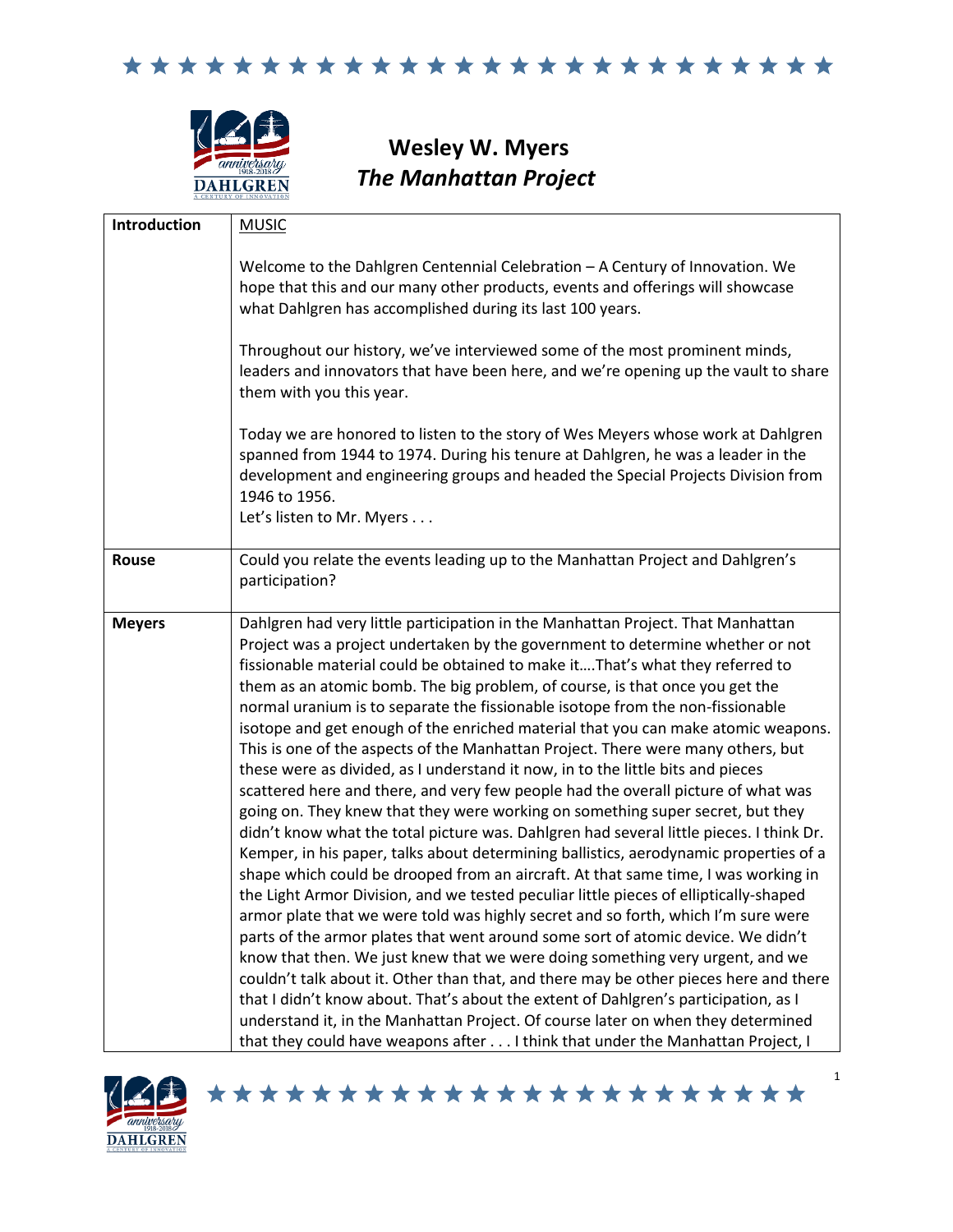think that the first atomic weapon device was built. I think that, I'm not sure about that. This was carried out to Alamogordo, New Mexico, and the device was set up on top of a 100-foot tower and tested, and it worked. This was called the Trinity Test to determine whether or not a weapon could be built from this material. I think the device used in the Trinity Test was probably built by the Manhattan Project. Once it was determined, as I understand it, that you could build fission-type weapons. Then, there was a corporation called Sandia Corporation set up in Albuquerque, and they picked it up then and took care of the weaponizing of the device. They had contracts with the University of California. Actually there were two primary laboratories built in the West then, one at Los Alamos and one at Livermore, California, which you were told when you went there were functions of the University of California, but these were the laboratories run by people like Oppenheimer and Teller. These were the real weapons building laboratories. We had several people go from here to some of those laboratories. Dr. Bradbury, who was for many years Technical Director at Los Alamos, was a Naval Reserve Officer at Dahlgren before the determination that weapons could be built. Actually, I think Dr. Bradbury left here soon after the time the first device was tested in Alamogordo and, I think, was a participant in the building of devices that were actually used in Japan. Admiral Ashworth, who was a Commander when he was at Dahlgren, was also, I think, the Chief Weaponeer on one of these. Actually, the reason why they pulled these people out at Dahlgren and took them out of there was Dahlgren was then considered as well as now to be the primary gun laboratory for the Navy. The first atomic weapon used in Japan was what they call a gun-type weapon. They needed somebody experienced in naval gunnery to help put this device together because it was essentially a gun. Actually, this is no secret, I think there are several ways atomic weapons can be built. One is to physically separate by a safe distance two subcritical masses with a fissionable material. These have to be assembled in with speed and held together for a short period of time, at least, as a critical mass of certain fission process and the atomic reaction. One of the ways to do this is just shoot one subcritical mass at the other the gun against the target, so to speak, or a projectile against a target. Of course there has to be all sorts of safety devices with other things built into it, but this is essentially the first type of weapon—the gun type weapon where two subcritical masses were assembled into an overcritical mass and held there for sufficient number of generations of atomic fission and you could get the reaction that it would take. The other way, of course, is to take a critical mass and make a hollow sphere out of it because of the space it occupies from the hollow in the center and so forth, it spins subcritical. Then, this is assembled by being driven inward. It is called an implosion device. Instead of explosion where things go out, implosion makes things go in. A layer of explosive is placed on the outside of the hollow sphere, and of course, the big secret is to have a sufficient number of detonation points and enough symmetry in the time that you create an explosive detonation wave driving toward the center, and this has to be symmetrical, too. It drives the whole mass inward at the same moment, and they all arrive at the center, and the assembly then of this sphere in the center comes sort of critical felt some by the fresh in the incinerator by



 $\mathfrak{p}$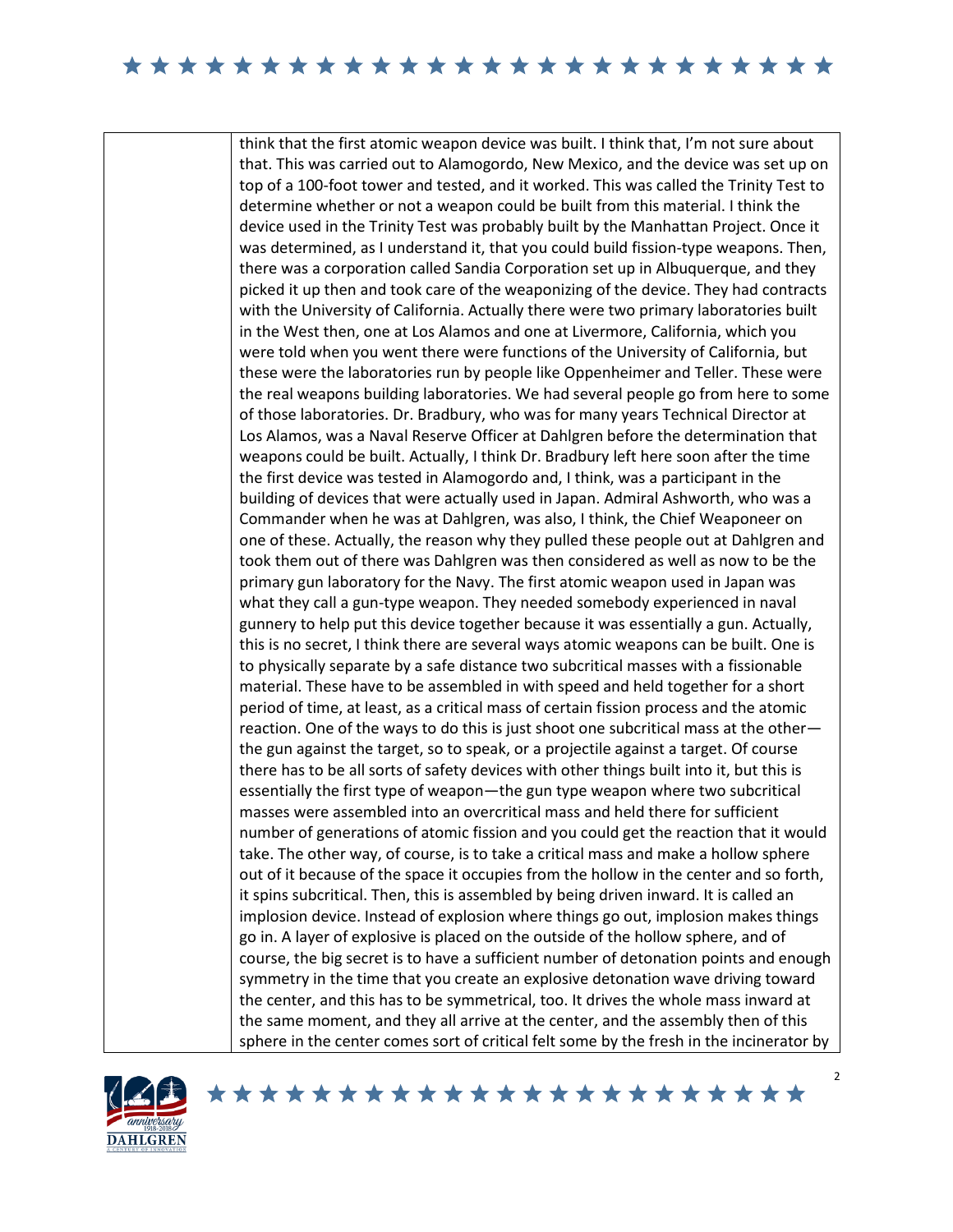|               | the explosives. Then, of course, you have a whole critical mass which will start an<br>uncontrolled chain reaction-a chain reaction which continues until it blows itself                                                                                                                                                                                                                                                                                                                                                                                                                                                                                                                                                                                                                                                                                                                                                                                                                                                                                                                                                                                                                                                                                                                                                                                                                                                                                                                                                                                                                                                                                                                                                                                                                                                                                                                                                                                                                                                                                                |
|---------------|--------------------------------------------------------------------------------------------------------------------------------------------------------------------------------------------------------------------------------------------------------------------------------------------------------------------------------------------------------------------------------------------------------------------------------------------------------------------------------------------------------------------------------------------------------------------------------------------------------------------------------------------------------------------------------------------------------------------------------------------------------------------------------------------------------------------------------------------------------------------------------------------------------------------------------------------------------------------------------------------------------------------------------------------------------------------------------------------------------------------------------------------------------------------------------------------------------------------------------------------------------------------------------------------------------------------------------------------------------------------------------------------------------------------------------------------------------------------------------------------------------------------------------------------------------------------------------------------------------------------------------------------------------------------------------------------------------------------------------------------------------------------------------------------------------------------------------------------------------------------------------------------------------------------------------------------------------------------------------------------------------------------------------------------------------------------------|
|               | apart.                                                                                                                                                                                                                                                                                                                                                                                                                                                                                                                                                                                                                                                                                                                                                                                                                                                                                                                                                                                                                                                                                                                                                                                                                                                                                                                                                                                                                                                                                                                                                                                                                                                                                                                                                                                                                                                                                                                                                                                                                                                                   |
| Rouse         | What were the differences between the "Sewer Pipe" bomb addressed at Dahlgren<br>and the "Fat Boy?"                                                                                                                                                                                                                                                                                                                                                                                                                                                                                                                                                                                                                                                                                                                                                                                                                                                                                                                                                                                                                                                                                                                                                                                                                                                                                                                                                                                                                                                                                                                                                                                                                                                                                                                                                                                                                                                                                                                                                                      |
| <b>Myers</b>  | Well, as I said previously, there are two ways to achieve an atomic reaction by<br>assembly of two subcritical masses in what they called gun-type weapons. That was<br>what people referred to as a sewer pipe weapon. Weapons of this type were built.<br>To the best of my knowledge, only one has ever been used, and that was first one in<br>Japan, but the Navy, and I think the Navy is probably the only activity which has<br>undertaken development of atomic weapons outside the Sandia Corporation and the<br>Los Alamos and Livermore Laboratories. But the Navy in the late 40's and early 50's<br>undertook the design and development of two bombs. The first one designed and<br>developed was called the MARK 8 and the second one was an improved version of<br>the MARK 8 called the MARK 91. These were gun-type weapons, and they were<br>designed to penetrate the hard targets and detonate underground and things of this<br>type. Dahlgren became the primary test and evaluation activity for the design and<br>development of these weapons. This was done because to simulate the launching<br>from the aircraft and get up and achieve the velocity-achieved by a bomb drop<br>50,000 feet in the air which was dropped at 50,000 feet. When it reached the<br>ground, it was going pretty fast. Guns were modified so that they could accelerate<br>these devices up to that terminal velocity that they would achieve by free-air fall.<br>The guns had to accelerate but not exceed a certain G-load level. The G-load is<br>loading under acceleration. This had to be held low because the bombs were not<br>designed to really withstand high G-acceleration forces like what you get when you<br>fir a projectile from a gun. So there were several guns that were developed that had<br>a multitude of charges. As the device would go down the barrel, these charges would<br>be let off relatively slow acceleration, but then you would achieve the final terminal<br>velocity. These guns were put in the battery areas here. |
| <b>Meyers</b> | This was after World War II, but during the development phase of atomic weapons.                                                                                                                                                                                                                                                                                                                                                                                                                                                                                                                                                                                                                                                                                                                                                                                                                                                                                                                                                                                                                                                                                                                                                                                                                                                                                                                                                                                                                                                                                                                                                                                                                                                                                                                                                                                                                                                                                                                                                                                         |
| <b>Meyers</b> | Well, this was followed from the Manhattan Project, but Manhattan, of course, then,<br>had essentially dissolved, and the AEC (Atomic Energy Commission) had taken over.<br>But Dahlgren was the primary test and evaluation facility for these weapons because<br>we could fire from guns, and we could set up big targets. Some of those old targets<br>are still sitting out in the test area out there, great concrete targets. They were too<br>expensive to dismantle after they had been built, so they're still out there-concrete<br>targets 30 or 40 feet thick. The old test butt where you would catch the fired<br>projectile is still out there, too. We had to fire all that stuff in that. We couldn't<br>afford to lose it out in the water because it did have, in some cases, the normal<br>uranium components. Actually, we did lose one out in the water one time. It                                                                                                                                                                                                                                                                                                                                                                                                                                                                                                                                                                                                                                                                                                                                                                                                                                                                                                                                                                                                                                                                                                                                                                               |



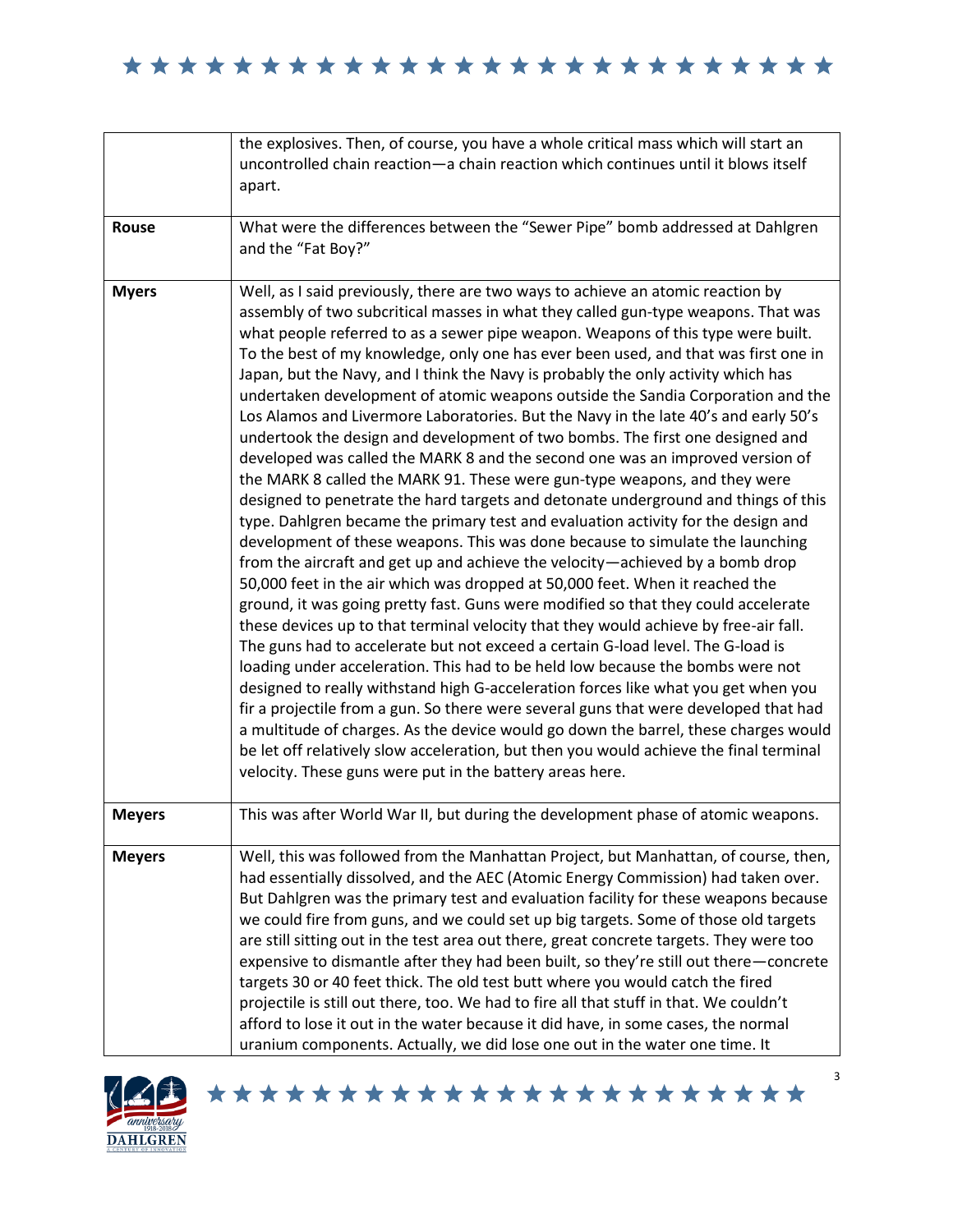|               | bounced out. We finally had a diving team come in to find it, but we got it. We had a<br>mark on it in the river. The divers went out there, and after a few days, they found it,<br>and brought it in. But we had fired these devices up against those targets from guns,<br>recovered them, bring them back into the Butler Hut which is now the Mail Room<br>which was at the time a very secretive type of operation. We had a big chain-like<br>fence around it, and it was equipped with all sorts of securities, alarms, and so forth,<br>so that if you actually knew what you were doing when you went in, you'd trip an<br>alarm. Immediately, Marines from the barracks would surround the place. An<br>investigation would be started to see what caused the alarm to go off. These were<br>the armed marines with machine guns ready. It was sort of a spectacular operation<br>at times. Everybody was real curious about it, but you had to have special clearances<br>to be even in the building.                                                                                                                                                                                                                                                                                                                                                                                                                                                    |
|---------------|----------------------------------------------------------------------------------------------------------------------------------------------------------------------------------------------------------------------------------------------------------------------------------------------------------------------------------------------------------------------------------------------------------------------------------------------------------------------------------------------------------------------------------------------------------------------------------------------------------------------------------------------------------------------------------------------------------------------------------------------------------------------------------------------------------------------------------------------------------------------------------------------------------------------------------------------------------------------------------------------------------------------------------------------------------------------------------------------------------------------------------------------------------------------------------------------------------------------------------------------------------------------------------------------------------------------------------------------------------------------------------------------------------------------------------------------------------------------|
|               | Security wasn't too much of a problem because people were pretty well impressed<br>with the need for security, and they were given these special clearances. When you<br>would get the Q-clearance, which was a special clearance, (you'd get) a pretty stern<br>lecture about what would happen if you violated security. People were really<br>believers in those days. Things had to be secured. So far as I know, there was never a<br>security violation of any type at Dahlgren.                                                                                                                                                                                                                                                                                                                                                                                                                                                                                                                                                                                                                                                                                                                                                                                                                                                                                                                                                                               |
|               | Marines were not cleared. They could only stand outside the building with their<br>guns. Then, you would talk with a sergeant or lieutenant in charge and tell him what<br>your problem was, but it was only a test. You'd tell him, "We were just checking to<br>see how quickly you could get here." They really got here fast. Generally, it would<br>not be more than a minute by the time the alarm was tripped and they had the<br>guards around the building. Unless you had special clearances to get into the place,<br>you were not even supposed come inside the gate out in front. It had a chain-linked<br>fence. We had Captains here then who were officers in charge who couldn't come in<br>the building because they didn't have the clearance to come into the building. There<br>were other people who could not come into the building. One was the Fire Chief. He<br>actually came to the door and knocked one day and said, "I'm coming into the<br>building." [We said,] "What are you coming into the building for?" [He said,] "I've got<br>to inspect the building." [He said,] "I'm the Fire Chief. I've got to know what's going<br>on in here if this place catches on fire." He was told that his instructions were that if<br>it caught on fire, to watch it burn and not let the fire spread. He was told nothing<br>would blow up, but that he was not to come inside the fence, just let it burn. Those<br>were the instructions. |
| Rouse         | Who were the other people involved significantly in the project?                                                                                                                                                                                                                                                                                                                                                                                                                                                                                                                                                                                                                                                                                                                                                                                                                                                                                                                                                                                                                                                                                                                                                                                                                                                                                                                                                                                                     |
| <b>Meyers</b> | Of course, there were several naval officers, but in those days the head of<br>departments were-well, they call them laboratories in those days. T Department<br>Head was a naval officer. The one who was here most of the time during the Elsie<br>Project was commander [Ben] Sarver, who later was Admiral Sarver before he                                                                                                                                                                                                                                                                                                                                                                                                                                                                                                                                                                                                                                                                                                                                                                                                                                                                                                                                                                                                                                                                                                                                      |

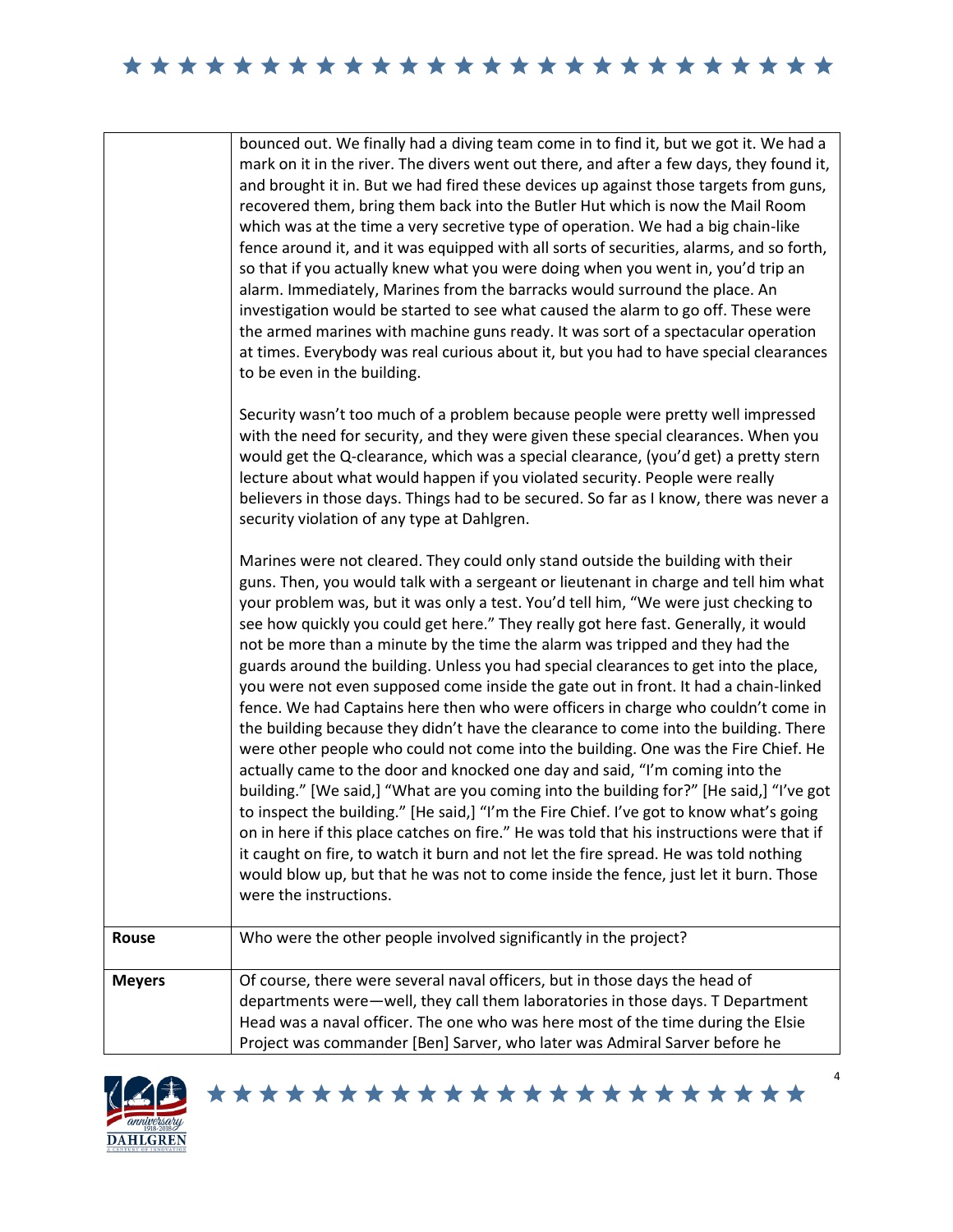retired. The civilians involved… Well, the first division head in this Special Projects Group when it started was a man by the name of Don [L.] Winchell. He here in, I think 1953 and went out to Los Alamos with work out there. Then I took over. I was Plate Battery Division Head before he left, and then I was shifted from Plate Battery Division Head to Special Projects Division Head. As Plate Battery Division Head, I was in charge of all the tests, work, and so forth going on out in the Battery Areas on this weaponry. We spent quite a lot of time in the Butler Hut with people working these special projects. When Winchell left, I was moved into the Special Projects Division as Division Head and stayed there. Actually, we finished up the work on the MARK 91 in 1956 when the testing and evaluation were finished and the design was finalized. After 1956, then after the finalization of the MARK 91 design and winding up that project, the atomic weapons design development work at Dahlgren essentially came to an end. That was really the time when the first major reorganization of Dahlgren took place from the naval proving ground concept to the naval laboratory concept. This major reorganization took place, as I recall, in 1956, and the place was functionally reorganized, and there were several activities set up that were new to Dahlgren like the attempt to design and develop ordnance devices. After '56 after the Special Projects work sort of waned and tapered off, and when this reorganization took place, I was then made the Development Division Head in the Terminal Ballistics Laboratory. My job then was to get into the design development of naval ordnance, primarily warhead and new projectiles and things of this type. I moved into the A&P Lab, which is over in Building 152, and with headquarters there for a good many years while we made the attempts and succeeded in developing that design development capability. I think the first thing that we released out of that division was the Bullpup-A warhead. That was one of the first jobs we had, and we released that design sometime in the 1960's as I recall—it took about that long, I guess, to cranked up into this new type endeavor. So far as I know, the Bullpup-A warhead-there were two sizes of Bullpup missiles. An A-size which would carry a 250-pound warhead, and a B-size which would carry a 1000-pound warhead. These were conventional warheads, and Dahlgren developed both of these warheads, first the A and then the B. John Glancy was in my division, and he was made the project manager for Bullpup-A. He headed up the team that did this design development. The Bullpup-B project manager was Frank McCleskey. He was the team leader that developed the Bullpup-B warhead. This design was released about '62, as I recall. There were other warheads that we developed—the warhead carried by the Phoenix missile, the conventional warhead that Dahlgren designed and developed. The group that was in charge of this development was headed by Charlie Cooper. He had a lot of help from Jack Glancy on this because of Jack's previous experience in the tests. Then we designed and developed quite a number of projectiles of various types. We had a major portion in the development of the 16-in projectile that was used in Vietnam. That's when they reactivate the New Jersey. Primarily, they fired this new type of projectile we developed in the anti-personnel type which is unusual for 16 inch. Well, it was very effective to neutralize large area as far as personnel is concerned. They only had to be used a few times before the got the message. I think

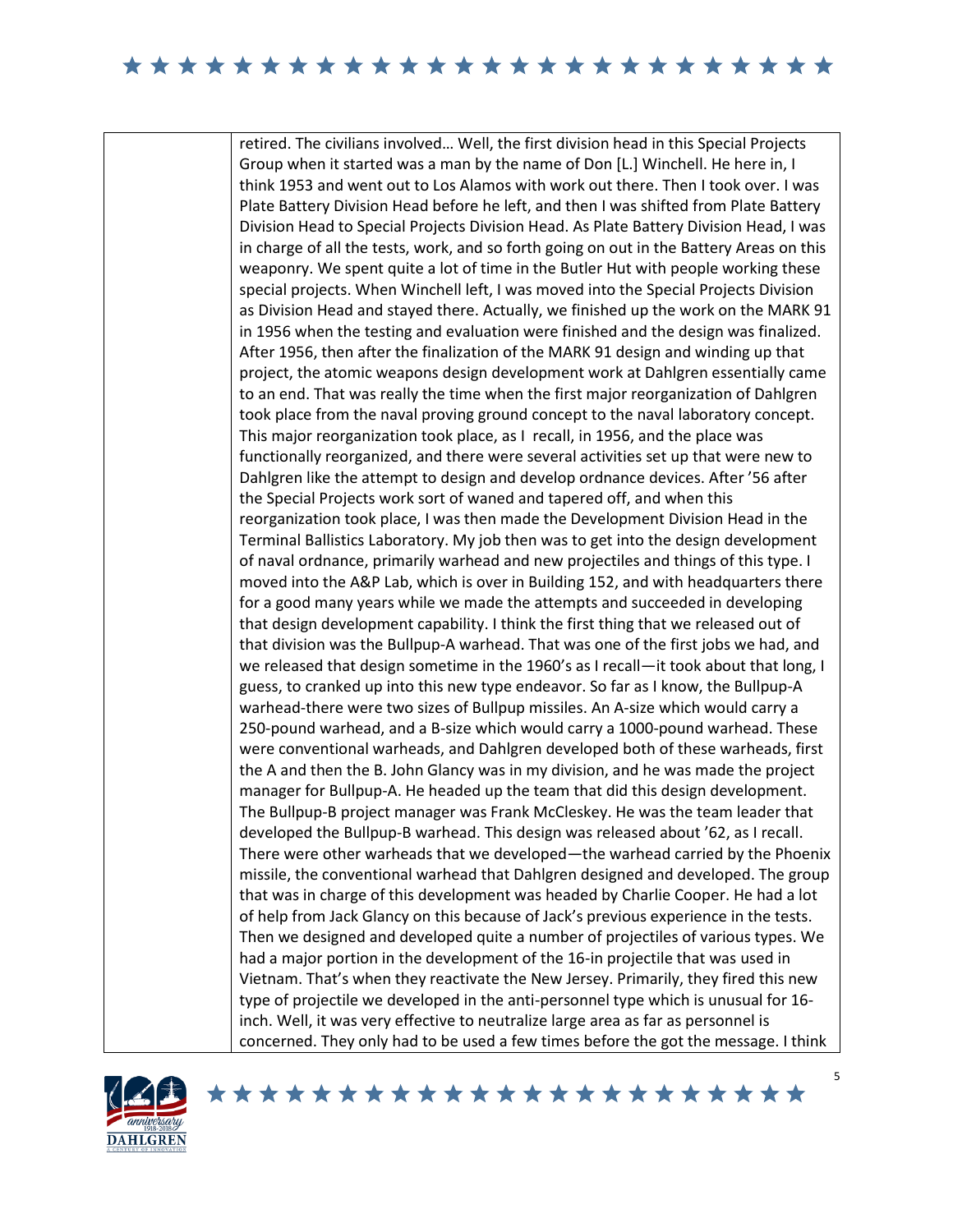|               | probably one of the first times they showed willingness to come to the conference                                                                                                                                                                                                                                                                                                                                                                                                                                                                                                                                                                                                                                                                                                                                                                                                                                                                                                                                                                                                                                                                                                                                                                                                                                                                                                                                                                                                                                                                                                                                                                                                                                                                                                                                                                                                                                                                                                                                                                                                                                                                                                                                                                                                                                                                                                                                                                                                                                                                                                                                                                                |
|---------------|------------------------------------------------------------------------------------------------------------------------------------------------------------------------------------------------------------------------------------------------------------------------------------------------------------------------------------------------------------------------------------------------------------------------------------------------------------------------------------------------------------------------------------------------------------------------------------------------------------------------------------------------------------------------------------------------------------------------------------------------------------------------------------------------------------------------------------------------------------------------------------------------------------------------------------------------------------------------------------------------------------------------------------------------------------------------------------------------------------------------------------------------------------------------------------------------------------------------------------------------------------------------------------------------------------------------------------------------------------------------------------------------------------------------------------------------------------------------------------------------------------------------------------------------------------------------------------------------------------------------------------------------------------------------------------------------------------------------------------------------------------------------------------------------------------------------------------------------------------------------------------------------------------------------------------------------------------------------------------------------------------------------------------------------------------------------------------------------------------------------------------------------------------------------------------------------------------------------------------------------------------------------------------------------------------------------------------------------------------------------------------------------------------------------------------------------------------------------------------------------------------------------------------------------------------------------------------------------------------------------------------------------------------------|
|               | table during the Vietnamese Conflict, and NEW JERSEY didn't have to stay over there<br>too long. It was recalled and deactivated.                                                                                                                                                                                                                                                                                                                                                                                                                                                                                                                                                                                                                                                                                                                                                                                                                                                                                                                                                                                                                                                                                                                                                                                                                                                                                                                                                                                                                                                                                                                                                                                                                                                                                                                                                                                                                                                                                                                                                                                                                                                                                                                                                                                                                                                                                                                                                                                                                                                                                                                                |
|               |                                                                                                                                                                                                                                                                                                                                                                                                                                                                                                                                                                                                                                                                                                                                                                                                                                                                                                                                                                                                                                                                                                                                                                                                                                                                                                                                                                                                                                                                                                                                                                                                                                                                                                                                                                                                                                                                                                                                                                                                                                                                                                                                                                                                                                                                                                                                                                                                                                                                                                                                                                                                                                                                  |
| Rouse         | We were talking about Admiral Parsons in the beginning. Did he make periodic visits<br>to Dahlgren?                                                                                                                                                                                                                                                                                                                                                                                                                                                                                                                                                                                                                                                                                                                                                                                                                                                                                                                                                                                                                                                                                                                                                                                                                                                                                                                                                                                                                                                                                                                                                                                                                                                                                                                                                                                                                                                                                                                                                                                                                                                                                                                                                                                                                                                                                                                                                                                                                                                                                                                                                              |
| <b>Meyers</b> | He did. The Manhattan Project was over by then, and he was considered to be sort<br>of in the category of a senior advisor, and his acquaintance at Dahlgren made him<br>useful in trying to determine the future of Dahlgren. Actually, there was real talk and<br>real serious talk of closing the Naval Weapons Laboratory, phasing it out in the late<br>50s after this 1956 reorganization. The next big question facing the Navy was, "Do<br>we have any further use for Dahlgren, or should it be closed up?" This was studied<br>very carefully both by committees not at Dahlgren and committees set up at<br>Dahlgren. The committee set up at Dahlgren operated under the code name of<br>Operations Bootstraps. Do we go, or do we pull ourselves out by our bootstraps and<br>make ourselves useful and necessary to the Navy. We had a local committee. I was<br>on it and several others. Art Jones, who retired 2 years ago, represented K<br>Laboratory, and I represented T Laboratory, Russ Lyddane, who was then Technical<br>Director, was on this committee. It wasn't a large committee. We just took a long<br>look at Dahlgren on what our capabilities were and made a presentation where we<br>showed that we could be useful to the Navy in certain ways, and the Navy then just<br>decided that this was worthy of support, they support us and our pitch included the<br>option that if the if the Navy though Dahlgren was no longer useful, it would be<br>phased out and closed up, but apparently the presentation was effective enough<br>that we showed the Navy that there was a real use for Dahlgren in its future and<br>they decided directly then that it would not be closed up, that it would be<br>supported. It was a major turning point in the history of this laboratory. Really,<br>where we changed our orientation from a proof and test concept of gun firing and<br>the armor testing that went on during the war to becoming a research and<br>development type laboratory. Prior to this decision, about 80 percent of our money<br>and finances and rental came from proof and test type work. About 20 percent was<br>for research and development of various types. That soon turned around until it<br>became almost the exact 80 or 85 percent of our work was research and<br>development and 15 percent was firing the guns and testing. It's a vastly different<br>place now than it was when I came in 44. As I say, this committee has something to<br>do with the change in concept. Other people involved in the atomic type work with<br>the atomic testing weapons was a very small group. |
| <b>Rouse</b>  | What is a Q-clearance?                                                                                                                                                                                                                                                                                                                                                                                                                                                                                                                                                                                                                                                                                                                                                                                                                                                                                                                                                                                                                                                                                                                                                                                                                                                                                                                                                                                                                                                                                                                                                                                                                                                                                                                                                                                                                                                                                                                                                                                                                                                                                                                                                                                                                                                                                                                                                                                                                                                                                                                                                                                                                                           |
| <b>Meyers</b> | Q is a code word that meant that you were cleared to engage and participate in the<br>design development of atomic weapons if you go into laboratories like Los Alamos.                                                                                                                                                                                                                                                                                                                                                                                                                                                                                                                                                                                                                                                                                                                                                                                                                                                                                                                                                                                                                                                                                                                                                                                                                                                                                                                                                                                                                                                                                                                                                                                                                                                                                                                                                                                                                                                                                                                                                                                                                                                                                                                                                                                                                                                                                                                                                                                                                                                                                          |



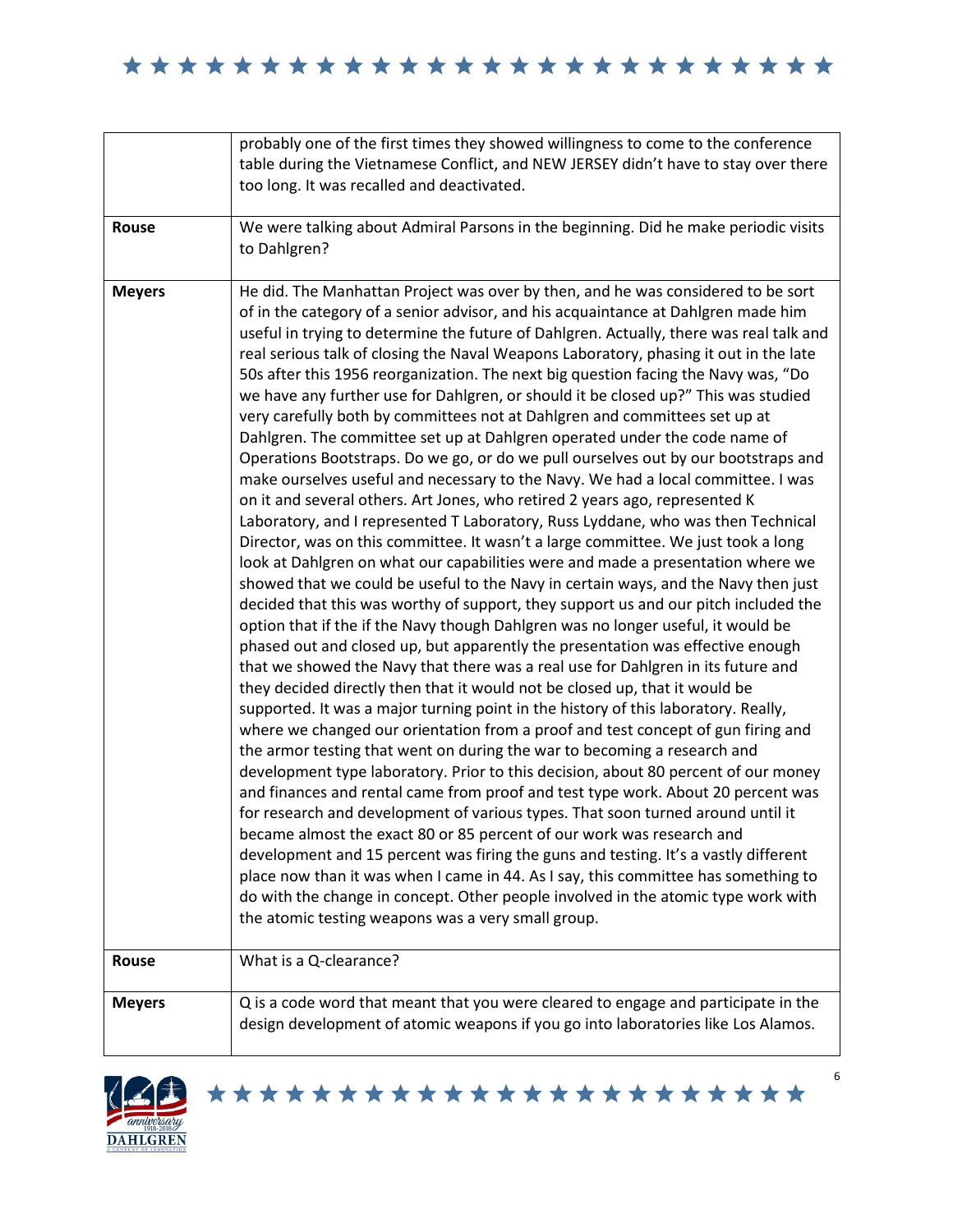| <b>Rouse</b>  | It was used only for the atomic weapons?                                                                                                                                                                                                                                                                                                                                                                                                                                                                                                                                                                                                                                                                                                                                                                                                                                                                                                                                                                                                                                                                                                                                                                                                                                                                                                                         |
|---------------|------------------------------------------------------------------------------------------------------------------------------------------------------------------------------------------------------------------------------------------------------------------------------------------------------------------------------------------------------------------------------------------------------------------------------------------------------------------------------------------------------------------------------------------------------------------------------------------------------------------------------------------------------------------------------------------------------------------------------------------------------------------------------------------------------------------------------------------------------------------------------------------------------------------------------------------------------------------------------------------------------------------------------------------------------------------------------------------------------------------------------------------------------------------------------------------------------------------------------------------------------------------------------------------------------------------------------------------------------------------|
| <b>Meyers</b> | That's right. It was a special clearance. There were not too many involved in it. The<br>design development was run out of the old Bureau of Ordnance. It was a special<br>section set up up there which was even to walk into the place, you had to have<br>clearances. There were all sorts of security devices up there, too. At Dahlgren, there<br>was a group that worked in the Butler Hut who access to that place. It was probably<br>not over to 10 or 15 people.                                                                                                                                                                                                                                                                                                                                                                                                                                                                                                                                                                                                                                                                                                                                                                                                                                                                                       |
|               | Out in the battery areas anybody who involved in the loading of the gun or the<br>recovery of the test site, the gun crew had to be cleared. They only knew that they<br>were working on something very secret. They knew that they were not supposed to<br>discuss event the size and shape or length and diameter of whatever it was they<br>were working with. We had some people who became curious and tried to get in,<br>Again, the marines, you know, would come out. When we were getting ready for<br>tests, we'd close up the area. Actually we would condition these things-the Butler<br>Hut-temperature conditions, and we'd have to get them up to the battery in a<br>hurry. When we went up the road, we went up the road pretty fast. I had a marine<br>chase me all the way from Butler Hut to the test site one day and he accused me of<br>going 50 miles an hour, and I told him it was faster than that. It was 55. It was as fast<br>as the jeep would go. He said, "Well, I'm going to take you in." I said, "You're going<br>to go right over there and go in that building and stand there and not make another<br>peep." Of course I got away with it because rules and regulations said when tests are<br>underway, the person in charge had absolute authority to do whatever he<br>considered necessary, and speed was necessary. |
| Rouse         | Who was the head civilian who worked on the Manhattan Project? It was headed by<br>a naval officer, wasn't it.                                                                                                                                                                                                                                                                                                                                                                                                                                                                                                                                                                                                                                                                                                                                                                                                                                                                                                                                                                                                                                                                                                                                                                                                                                                   |
| <b>Meyers</b> | The laboratory head, what is now department The head of the Terminal Ballistics<br>Laboratory had clearance and his assistant, whoever that might be. One of the<br>assistants was a man by the name of Rubble. I think it was Commander Roy Rubble.<br>One of the things we had to do in those days was we had to lock the safes and things<br>of this type where we kept special projects' material. We had to change the<br>combinations on them periodically. Rubble came in one day and changed the<br>combination on the safe and didn't write it down and locked it. Then we had to get<br>safe crackers in there to open them up.                                                                                                                                                                                                                                                                                                                                                                                                                                                                                                                                                                                                                                                                                                                        |
| Rouse         | Did they have to have the right clearances, too?                                                                                                                                                                                                                                                                                                                                                                                                                                                                                                                                                                                                                                                                                                                                                                                                                                                                                                                                                                                                                                                                                                                                                                                                                                                                                                                 |
| <b>Meyers</b> | Yes, they did. We got the safe people in to open those things. There was not a large<br>number of people involved.                                                                                                                                                                                                                                                                                                                                                                                                                                                                                                                                                                                                                                                                                                                                                                                                                                                                                                                                                                                                                                                                                                                                                                                                                                               |
|               | Ordinarily, captains, when they'd come, would not have clearance; but if they                                                                                                                                                                                                                                                                                                                                                                                                                                                                                                                                                                                                                                                                                                                                                                                                                                                                                                                                                                                                                                                                                                                                                                                                                                                                                    |

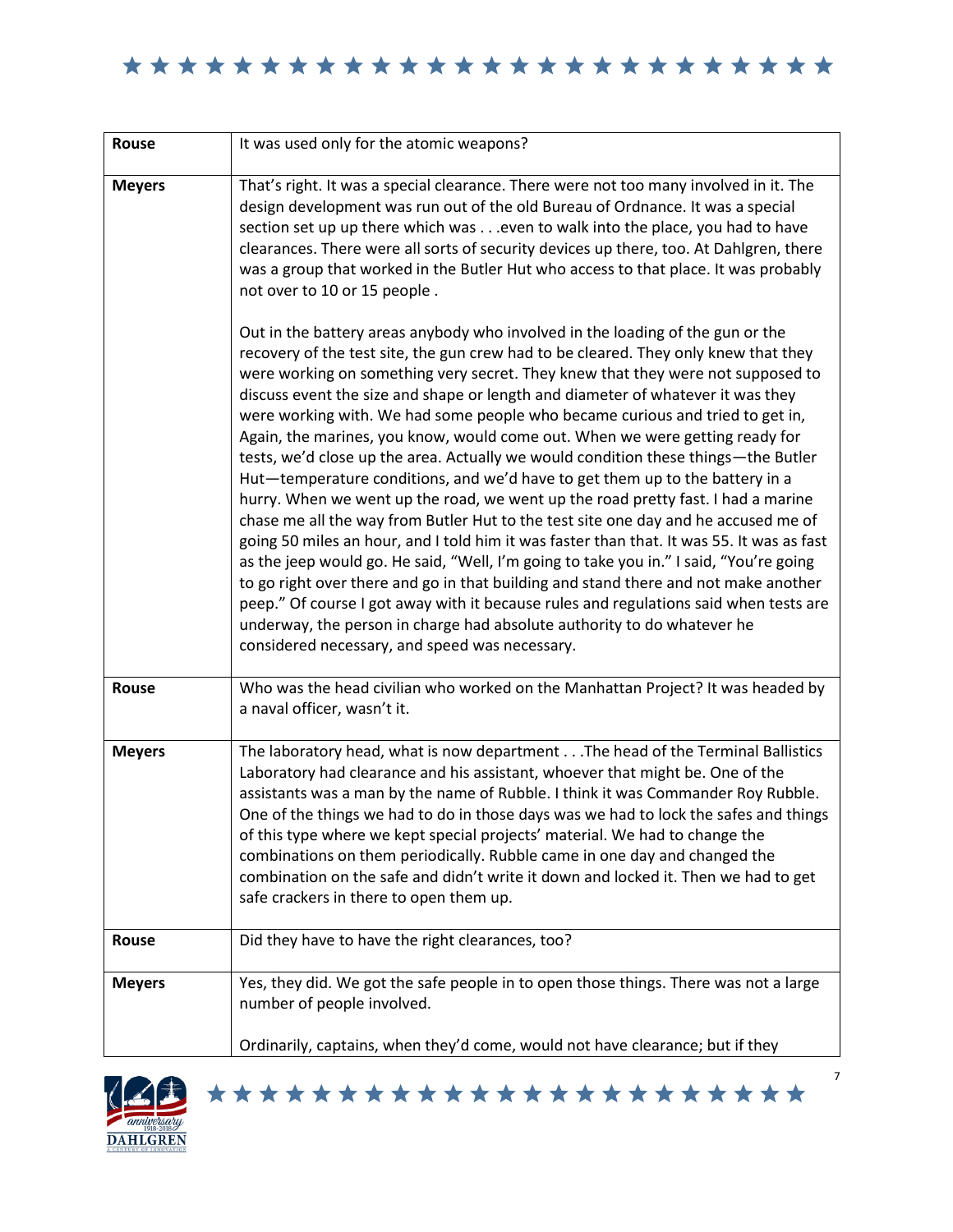|               | wanted clearance, we could make sure they go it, so that they could come in and be<br>briefed on what we were doing. The Captain, sitting up here, should know what's<br>going on in his activity, but he could not be briefed until he got the clearances.<br>Now, there was one incident that was interesting on this whole thing. After the<br>MARK 91 designed was firmed up, the Navy decided that they had a lot of these old<br>MARK 8 bombs that they were going to get rid of. At that time, we could still<br>visualize that we would be active as a design and development activity because we<br>had many requests to consider other designs and so forth. When they made these<br>MARK 8 bombs surplus, they asked us if we wanted them, and we decided, "Yes,<br>we'd take them." Those had to be shipped across the country from Albuquerque and<br>loaded on a special train with marine guards on that train and ran all the way across<br>country with marine guards hanging all over it At that time the Dahlgren railway<br>was still active. When the train finally pulled into Dahlgren, there were probably a<br>half dozen cars and a couple of freight cars full of atomic bombs, cars for the marines<br>to live on, things of that sort. That finally pulled into Dahlgren, and they parked it in<br>the back of garage on the back track there. Of course, everyone in the area got<br>curious about why that train was there with armed marines running around and so<br>forth. The bombs were unloaded and taken out and put on the magazines of the<br>magazine area.                                                                                                                                                                                                                                                                                                                                                                                                                             |
|---------------|----------------------------------------------------------------------------------------------------------------------------------------------------------------------------------------------------------------------------------------------------------------------------------------------------------------------------------------------------------------------------------------------------------------------------------------------------------------------------------------------------------------------------------------------------------------------------------------------------------------------------------------------------------------------------------------------------------------------------------------------------------------------------------------------------------------------------------------------------------------------------------------------------------------------------------------------------------------------------------------------------------------------------------------------------------------------------------------------------------------------------------------------------------------------------------------------------------------------------------------------------------------------------------------------------------------------------------------------------------------------------------------------------------------------------------------------------------------------------------------------------------------------------------------------------------------------------------------------------------------------------------------------------------------------------------------------------------------------------------------------------------------------------------------------------------------------------------------------------------------------------------------------------------------------------------------------------------------------------------------------------------------------------------|
| <b>Meyers</b> | At that time they were classified secret-restricted data. This is more secret than<br>secret by quite a lot, sort of like top secret, I guess. Later, I think they were<br>declassified to secret which is a step down. Anything with secret-restricted data was<br>guarded very carefully. Of course, you were held strictly accountable for everything.<br>They had inspection teams from AEC who would show up periodically without<br>warning, go through the books, go through the ledgers and weigh all the materials<br>we had. We had to account for any type of fissionable material right down to the<br>fraction of a gram. They would really inspect us and make sure that we were<br>maintaining all security clearances. A lot of this material was shipped in and out of<br>her by rail. We'd meet the train in Washington and pick up the material there from<br>the guard who brought it through on the train. A lot of it we would take to the AEC<br>Building in Washington and make the change there with the driver of the truck or an<br>automobile. Some of it came in by air every once in a while. When an airplane<br>landed over in the runway, we'd know exactly where the airplane was or pretty<br>precisely. All the way across the country, we were involved when it took from Los<br>Alamos, Albuquerque, and where it stops. We're notified of this when it cleared stop<br>in Chicago for refueling or takeoff. We'd know because it was supposed to appear in<br>the sky here and we'd go meet it. Uranium, you know, is very heavy material. We<br>would get shipments of mostly normal uranium components but those little boxes<br>consisted of 8" square, a foot high. Then we'd go to the plane and take some sailors<br>along to help us load and unload these materials, and we'd tell them to pick up that<br>little box over there and set it in the truck. It was a small box. The guys would go<br>over and grab hold of it, and they'd think it was nailed to the floor-the most |



8